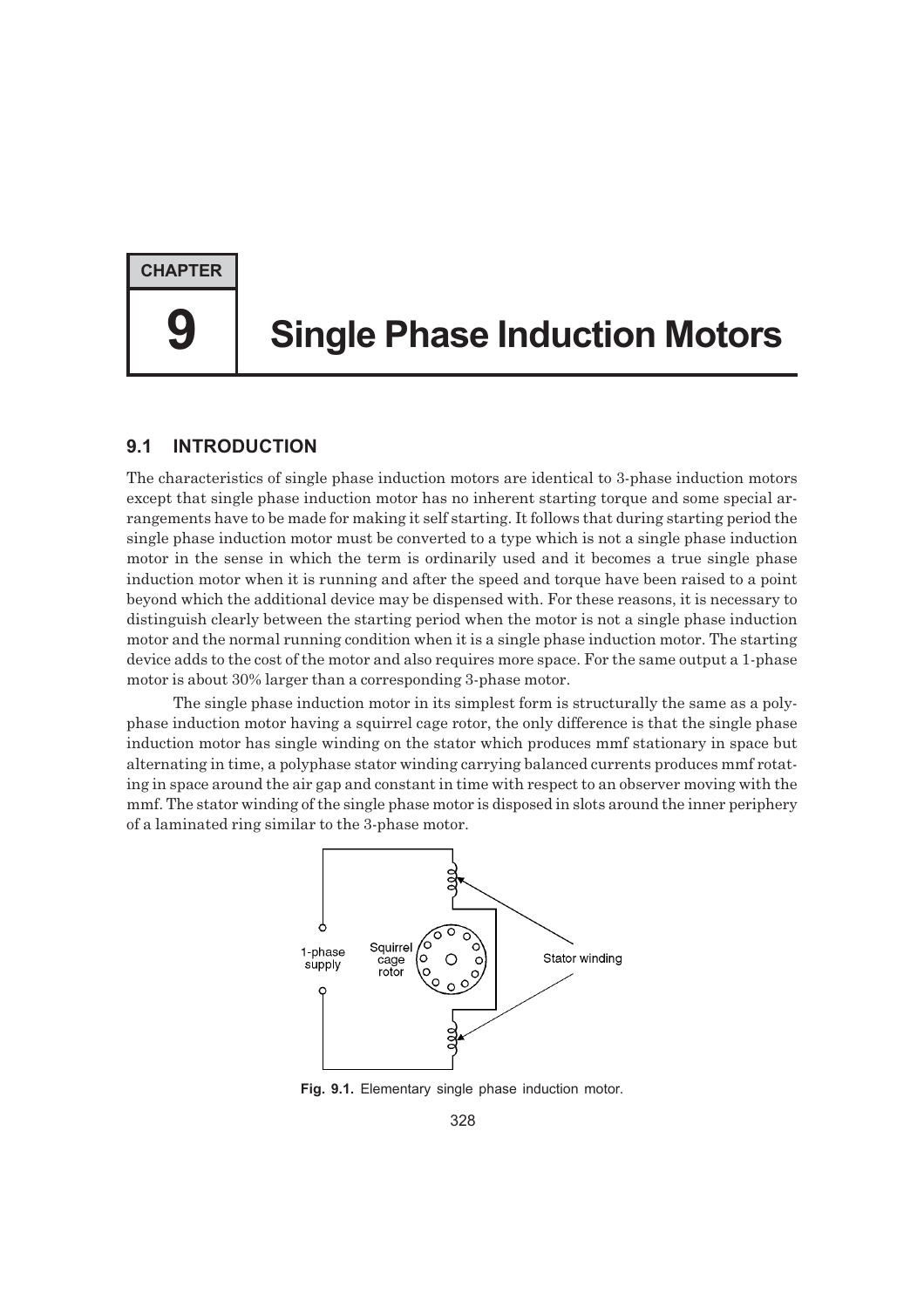An induction motor with a cage rotor and single phase stator winding is shown schematically in Fig. 9.1. The actual stator winding as mentioned earlier is distributed in slots so as to produce an approximately sinusoidal space distribution of mmf.

# **PRINCIPLE OF OPERATION**  $9.2$

Suppose the rotor is at rest and 1-phase supply is given to stator winding. The current flowing in the stator winding gives rise to an mmf whose axis is along the winding and it is a pulsating mmf, stationary in space and varying in magnitude, as a function of time, varying from positive maximum to zero to negative maximum and this pulsating mmf induces currents in the short-circuited rotor of the motor which gives rise to an mmf. The currents in the rotor are induced due to transformer action and the direction of the currents is such that the mmf so developed opposes the stator mmf. The axis of the rotor mmf is same as that of the stator mmf. Since the torque developed is proportional to sine of the angle between the two mmf and since the angle is zero, the net torque acting on the rotor is zero and hence the rotor remains stationary.

For analytical purposes a pulsating field can be resolved into two revolving fields of constant magnitude and rotating in opposite directions as shown in Fig. 9.2 and each field has a magnitude equal to half the maximum length of the original pulsating phasor.



Fig. 9.2. Representation of the pulsating field by space phasors.

These component waves rotate in opposite direction at synchronous speed. The forward (anticlockwise) and backward-rotating (clockwise) mmf waves f and b are shown in Fig. 9.2. In case of 3-phase induction motor there is only one forward rotating magnetic field and hence torque is developed and the motor is self-starting. However, in single phase induction motor each of these component mmf waves produces induction motor action but the corresponding torques are in opposite direction. With the rotor at rest the forward and backward field produce equal torques but opposite in direction and hence no net torque is developed on the motor and the motor remains stationary. If the forward and backward air gap fields remained equal when the rotor is revolving. each of the component fields would produce a torque-speed characteristic similar to that of a polyphase induction motor with negligible leakage impedance as shown by the dashed curves  $f$ and  $b$  in Fig. 9.3.

The resultant torque-speed characteristic which is the algebraic sum of the two component curves shows that if the motor were started by auxiliary means it would produce torque in whatever direction it was started.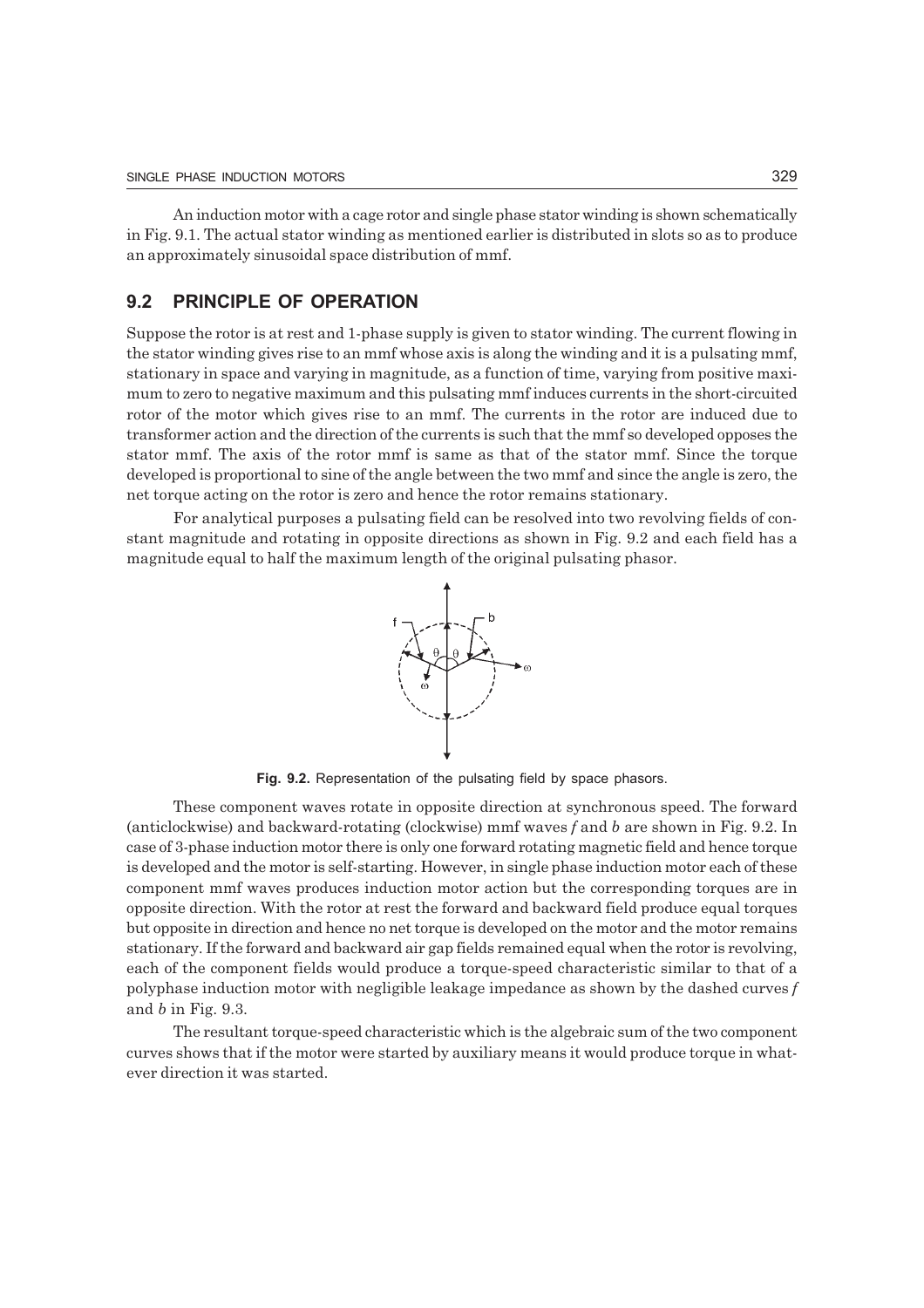

Fig. 9.3. Torque-speed characteristic of a 1-phase induction motor based on constant forward and backward flux waves.

In reality the two fields, forward and backward do not remain constant in the air gap and also the effect of stator leakage impedance can't be ignored. In the above qualitative analysis the effects of induced rotor currents have not been properly accounted for.

When single phase supply is connected to the stator and the rotor is given a push along the forward rotating field, the relative speed between the rotor and the forward rotating magnetic field goes on decreasing and hence the magnitude of induced currents also decreases and hence the mmf due to the induced current in the rotor decreases and its opposing effect to the forward rotating field decreases which means the forward rotating field becomes stronger as the rotor speeds up. However for the backward rotating field the relative speed between the rotor and the backward field increases as the rotor rotates and hence the rotor emf increases and hence the mmf due to this component of current increases and its opposing effect to the backward rotating field increases and the net backward rotating field weakens as the rotor rotates along the forward rotating field. However, the sum of the two fields remains constant since it must induce the stator counter emf which is approximately constant if the stator leakage impedance drop is negligible. Hence, with the rotor in motion the torque of the forward field is greater and that of the backward field is less than what is shown in Fig. 9.3. The true situation being as is shown in Fig. 9.4.



Fig. 9.4. Torque-speed characteristic of a 1-phase induction motor taking into account changes in the flux waves.

In the normal running region at a few per cent slip the forward field is several times stronger than the backward field and the flux wave does not differ materially from the constant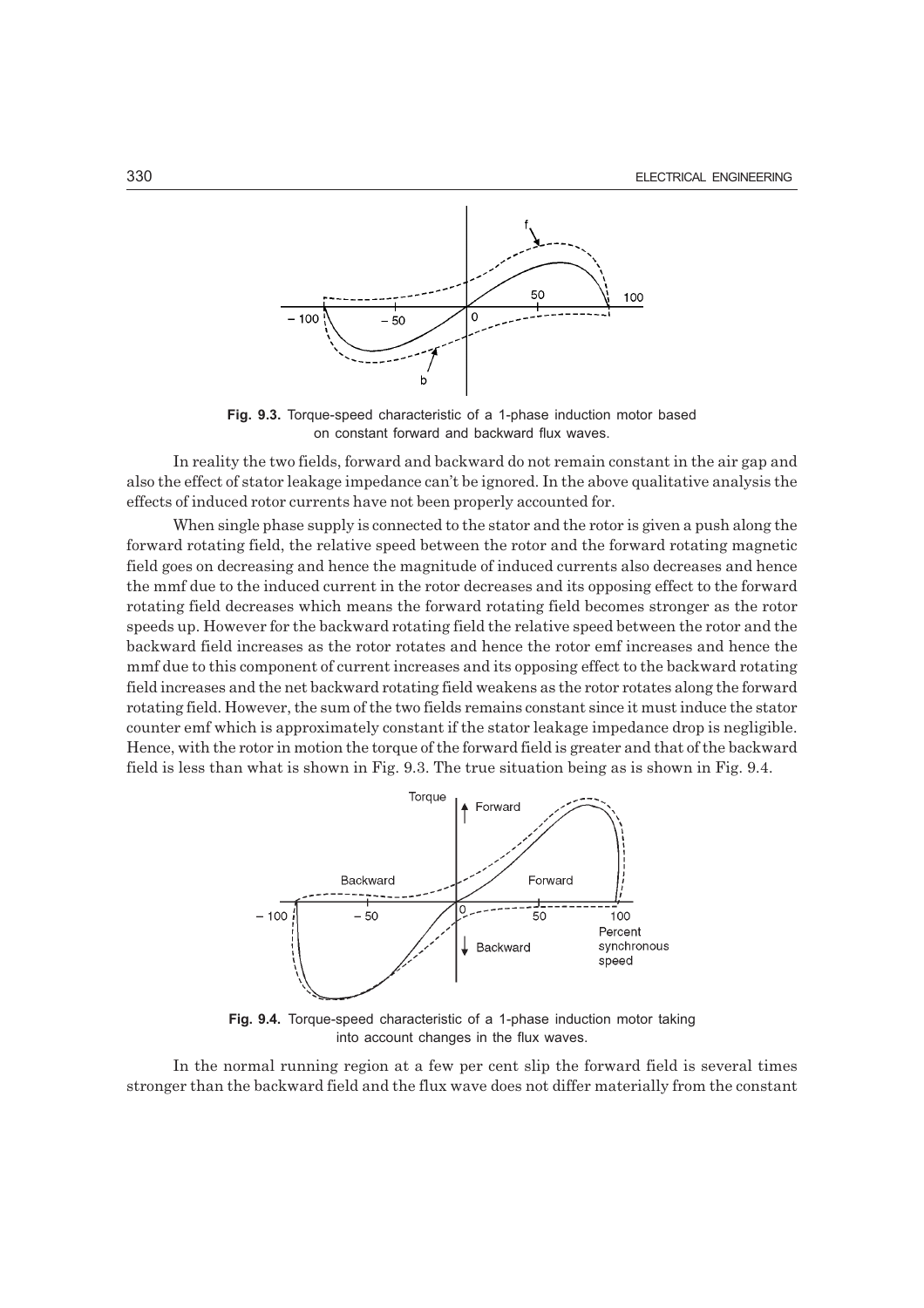amplitude revolving field in the air gap of a balanced polyphase motor. Therefore, in the normal running range of the motor, the torque-speed characteristic of a single phase motor is not very much different from that of a polyphase motor having the same rotor and operating with the same maximum air gap flux density.

In addition to the torque shown in Fig. 9.4, double-stator frequency torque pulsation are produced by the interaction of the oppositely rotating flux and mmf waves which move past each other at twice synchronous speed. These double frequency torques produce no average torque as these pulsations are sinusoidal and over the complete cycle the average torque is zero. However, sometimes these are additive to the main torque and for another half a cycle these are subtractive and therefore a variable torque acts on the shaft of the motor which makes the motor noisier as compared to a polyphase induction motor where the total torque is constant. Such torque pulsations are unavoidable in single phase circuits. Mathematically

Let

$$
T \alpha I^2 \qquad \qquad ...(9.1)
$$
  
\n
$$
I = I_m \sin \omega t
$$
  
\n
$$
T = K I_m^2 \sin^2 \omega t
$$
  
\n
$$
= K I_m^2 \frac{(1 - \cos \omega t)}{2}
$$

So the expression for torque contains a constant term superimposed over by a pulsating torque with pulsation frequency twice the supply frequency.

#### $9.3$ STARTING OF SINGLE PHASE INDUCTION MOTORS

The single phase induction motors are classified based on the method of starting method and in fact are known by the same name descriptive of the method. Appropriate selection of these motors depends upon the starting and running torque requirements of the load, the duty cycle and limitations on starting and running current drawn from the supply by these motors. The cost of single phase induction motor increases with the size of the motor and with the performance such as starting torque to current ratio (higher ratio is desirable), hence, the user will like to go in for a smaller size (hp) motor with minimum cost, of course, meeting all the operational requirements. However, if a very large no. of fractional horsepower motors are required, a specific design can always be worked out which might give minimum cost for a given performance requirements. Following are the starting methods.

(a) Split-phase induction motor. The stator of a split phase induction motor has two windings, the main winding and the auxiliary winding. These windings are displaced in space by 90 electrical degrees as shown in Fig. 9.5  $(a)$ . The auxiliary winding is made of thin wire (super enamel copper wire) so that it has a high  $R/X$  ratio as compared to the main winding which has thick super enamel copper wire. Since the two windings are connected across the supply the current  $I_m$  and  $I_a$  in the main winding and auxiliary winding lag behind the supply voltage V,  $I_a$ leading the current  $I_m$  Fig. 9.5(b). This means the current through auxiliary winding reaches maximum value first and the mmf or flux due to  $I_a$  lies along the axis of the auxiliary winding and after some time  $(t = \theta/w)$  the current  $I_m$  reaches maximum value and the mmf or flux due to  $I_m$  lies along the main winding axis. Thus the motor becomes a 2-phase unbalanced motor. It is unbalanced since the two currents are not exactly 90 degrees apart. Because of these two fields a starting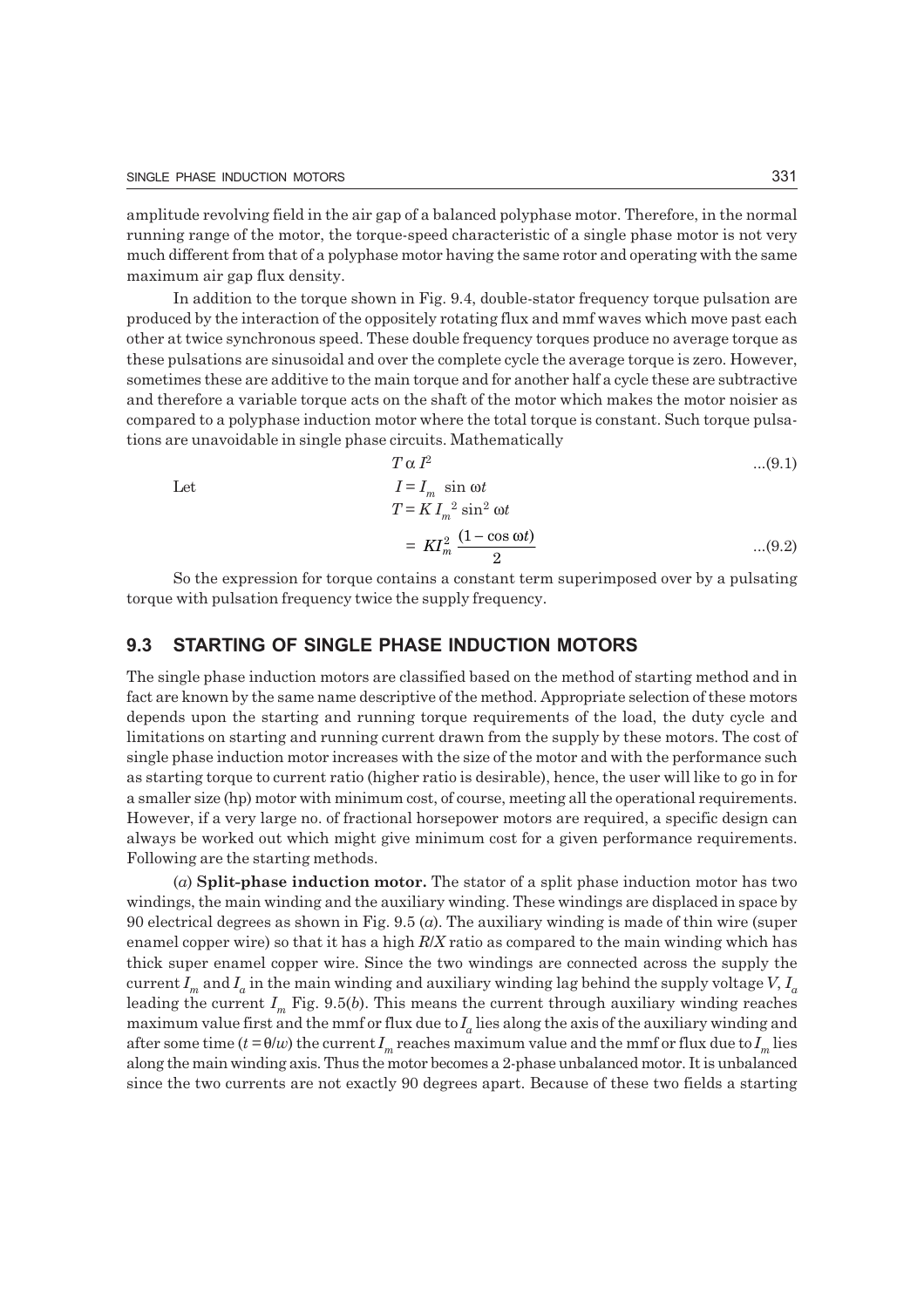torque is developed and the motor becomes a self-starting motor. After the motor starts, the auxiliary winding is disconnected usually by means of centrifugal switch that operates at about 75 per cent of synchronous speed. Finally the motor runs because of the main winding. Since this being single phase some level of humming noise is always associated with the motor during running. A typical torque speed characteristic is shown in Fig. 9.5  $(c)$ . It is to be noted that the direction of rotation of the motor can be reversed by reversing the connection to either the main winding or the auxiliary windings.



Fig. 9.5. Split phase induction motor (a) Connection (b) Phasor diagram at starting (c) Typical torque-speed characteristic.

 $(b)$  Capacitor start induction motor. Capacitors are used to improve the starting and running performance of the single phase inductions motors.

The capacitor start induction motor is also a split phase motor. The capacitor of suitable value is connected in series with the auxiliary coil through a switch such that  $I_a$  the current in the auxiliary coil leads the current  $I_m$  in the main coil by 90 electrical degrees in time phase so that the starting torque is maximum for certain values of  $I_a$  and  $I_m$ . This becomes a balanced 2phase motor if the magnitude of  $I_a$  and  $I_m$  are equal and are displaced in time phase by 90° electrical degrees. Since the two windings are displaced in space by 90 electrical degrees as shown in Fig. 9.6 maximum torque is developed at start. However, the auxiliary winding and capacitor are disconnected after the motor has picked up 75 per cent of the synchronous speed. The motor will start without any humming noise. However, after the auxiliary winding is disconnected, there will be some humming noise.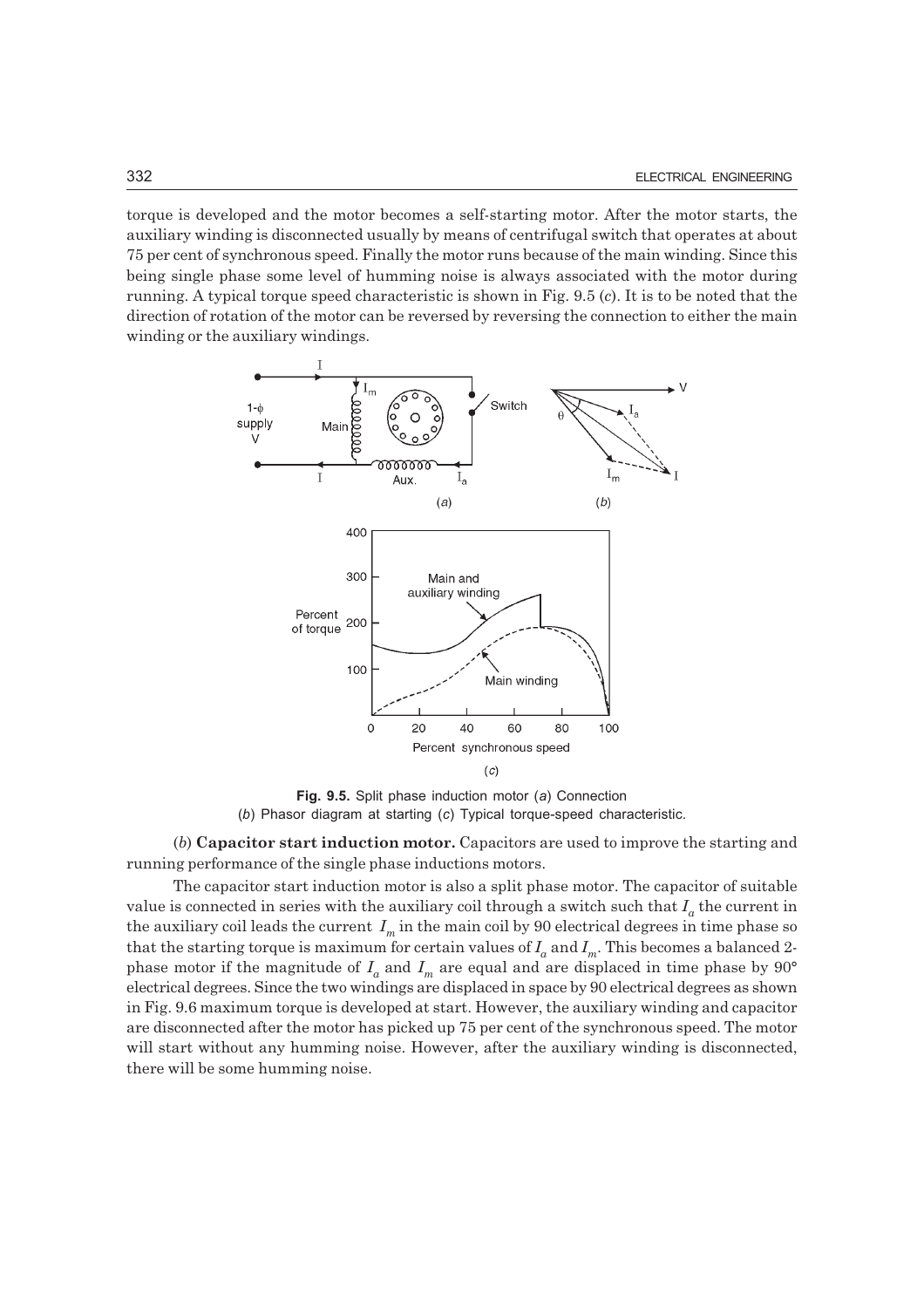

Fig. 9.6. Capacitor start motor (a) Connection (b) Phasor diagram at start (c) Speed torque curve.

Since the auxiliary winding and capacitor are to be used intermittently, these can be designed for minimum cost. However, it is found that the best compromise among the factors of starting torque, starting current and costs results with a phase angle somewhat less than 90° between  $I_m$  and  $I_a$ . A typical torque-speed characteristic is shown in Fig. 9.6 (c) high starting torque being an outstanding feature.

 $(c)$  **Permanent-split capacitor motor.** In this motor the auxiliary winding and capacitor are not disconnected from the motor after starting, thus the construction is simplified by the omission of the switch as shown in Fig. 9.7  $(a)$ .



Fig. 9.7. Permanent split capacitor motor (a) Connection (b) Torque-speed characteristic.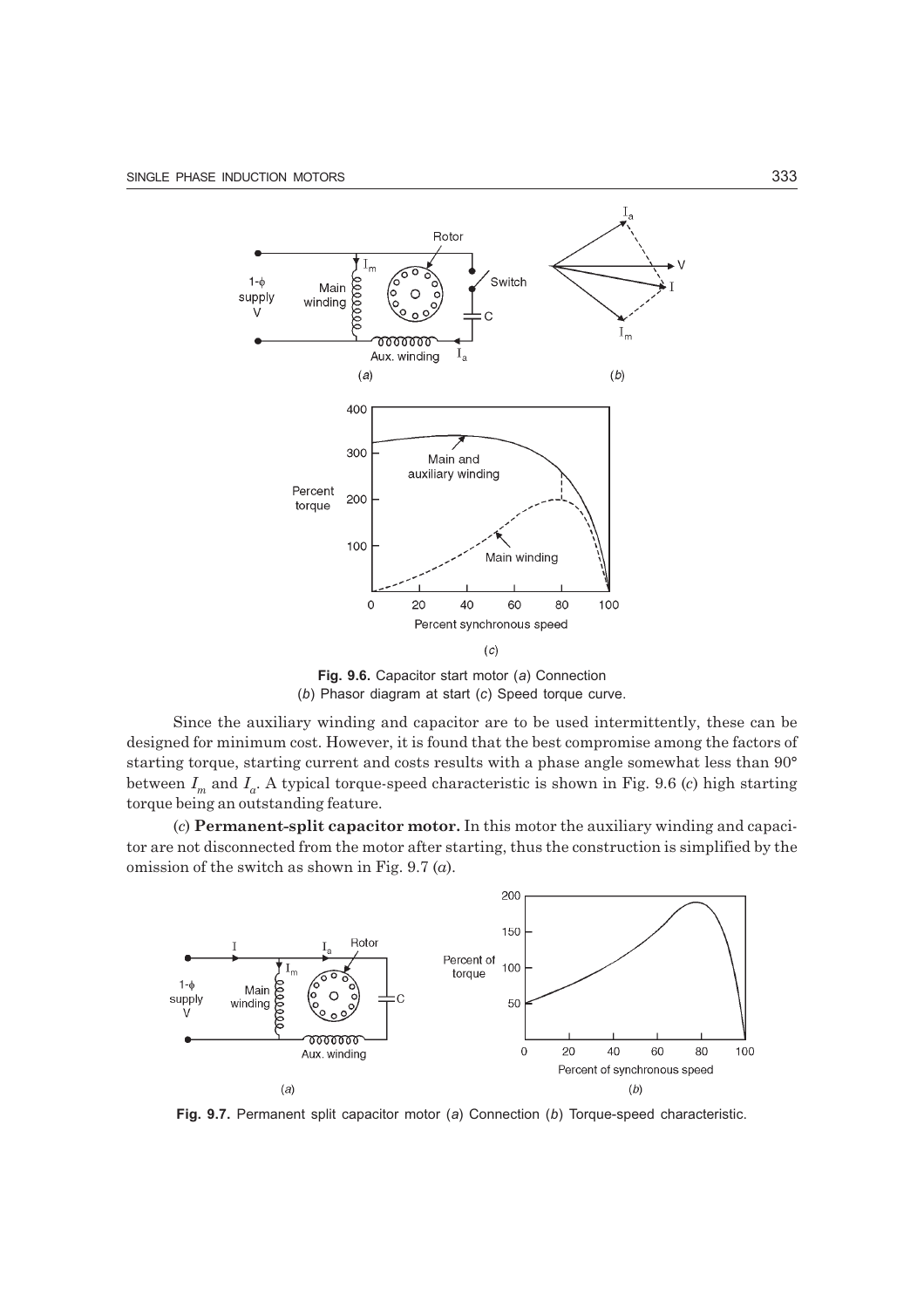Here the auxiliary winding and capacitor could be so designed that the motor works as a perfect 2-phase motor at anyone desired load. With this the backward rotating magnetic field would be completely eliminated. The double stator frequency torque pulsations would also be eliminated, thereby the motor starts and runs as a noise free motor. With this there is improvement in p.f. and efficiency of the motor. However, the starting torque must be sacrificed as the capacitance is necessarily a compromise between the best starting and running characteristics. The torque-speed characteristic of the motor is shown in Fig.  $9.7(b)$ .

 $(d)$  Capacitor start capacitor run motor. If two capacitors are used with the auxiliary winding as shown in Fig. 9.8  $(a)$ , one for starting and other during the start and run, theoretically optimum starting and running performance can both be achieved.



Fig. 9.8. (a) Capacitor start capacitor run motor  $(b)$  Torque-speed characteristic.

The small value capacitor required for optimum running conditions is permanently connected in series with the auxiliary winding and the much larger value required for starting is obtained by a capacitor connected in parallel with the running capacitor. The starting capacitor is disconnected after the motor starts.

The value of the capacitor for a capacitor start motor is about  $300 \mu$ F for  $\frac{1}{2}$  hp motor. Since this capacitor must carry current for a short starting period, the capacitor is a special compact ac electrolytic type made for motor starting duty. However, the capacitor permanently connected has a typical rating of  $40 \mu$ F; since it is connected permanently, the capacitor is an ac paper, foil and oil type. The cost of the motor is related to the performance; the permanent capacitor motor is the lowest cost, the capacitor start motor next and the capacitor start capacitor run has the highest cost.

(e) Shaded pole induction motor. Fig. 9.9 (a) shows schematic diagram of shaded pole induction motor. The stator has salient poles with one portion of each pole surrounded by a shortcircuited turn of copper called a shading coil. Induced currents in the shading coil (acts as an inductor) cause the flux in the shaded portion of the pole to lag the flux in the other portion. Hence the flux under the unshaded pole leads the flux under the shaded pole which results in a rotating field moving in the direction from unshaded to the shaded portion of the pole and a low starting torque is produced which rotates the rotor in the direction from unshaded to the shaded pole. A typical torque speed characteristic is shown in Fig.  $9.9(b)$ . The efficiency is low. These motors are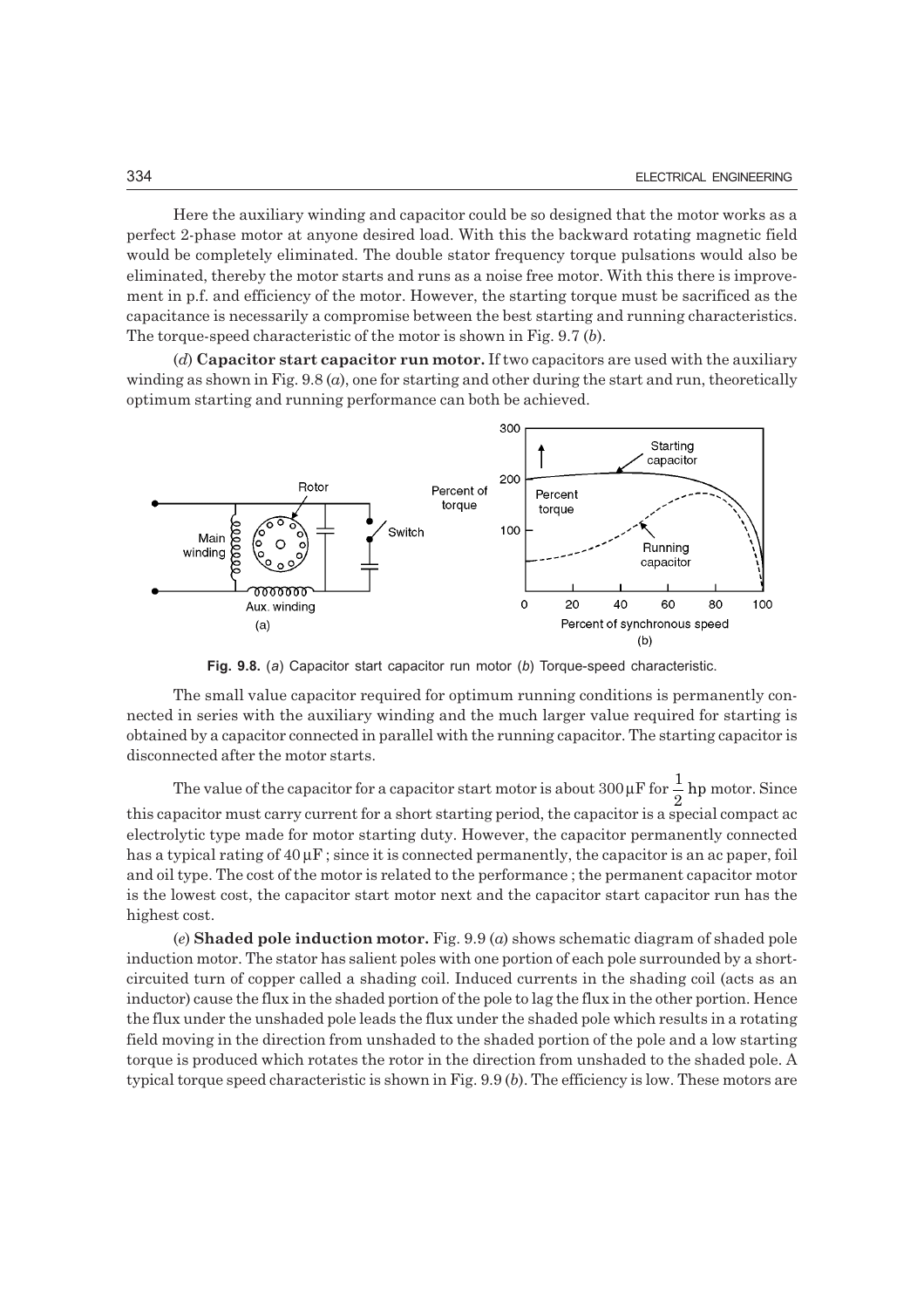the least expensive type of fractional horse power motor and are built upto about  $\frac{1}{20}$  hp. Since the rotation of the motor is in the direction from unshaded towards the shaded part of the pole, a shaded pole motor can be reversed only by providing two sets of shading coils which may be opened and closed or it may be reversed permanently by inverting the core.



Fig. 9.9. Shaded-pole motor and typical torque-speed characteristic.

# **APPLICATION** 9.4

The split phase induction motors are used for fans, blowers, centrifugal pumps and office equipments. Typical ratings are  $\frac{1}{20}$  to  $\frac{1}{2}$  hp; in this range they are the lowest cost motors available. The capacitor start motors are used for compressors, pumps, refrigeration and air-conditioning equipments and other hard to start-loads.

The capacitor start capacitor run motors are manufactured in a number of sizes from  $\frac{1}{8}$  to  $\frac{3}{4}$  hp and are used in compressors, conveyors, pumps and other high torque loads. The permanent split capacitor motors are manufactured in the range of  $\frac{1}{20}$  hp to  $\frac{3}{4}$  hp and are used<br>for direct connected fans, blowers, centrifugal pumps and loads requiring low starting torque.

The shaded pole motors are used in toys, hair driers, deskfans etc.

#### 9.5 **UNIVERSAL MOTOR**

We know that single phase motors are not self starting. We have to provide additional features to make it self starting.

The other solution to the single phase problem is to design a d.c. motor so that it will run on a.c. as well. The direction of rotation of a d.c. machine depends upon the polarities of the armature circuit and the field circuit. If a d.c. machine is designed so that  $(i)$  when line current reverses direction the field and armature currents reverse simultaneously and *(ii)* the core loss with alternating flux is relatively low, then a successful single phase machine results.

The first criterion is met by connecting armature and field windings in series. The second is achieved by using a laminated core. A d.c. shunt motor on the other hand can not be used on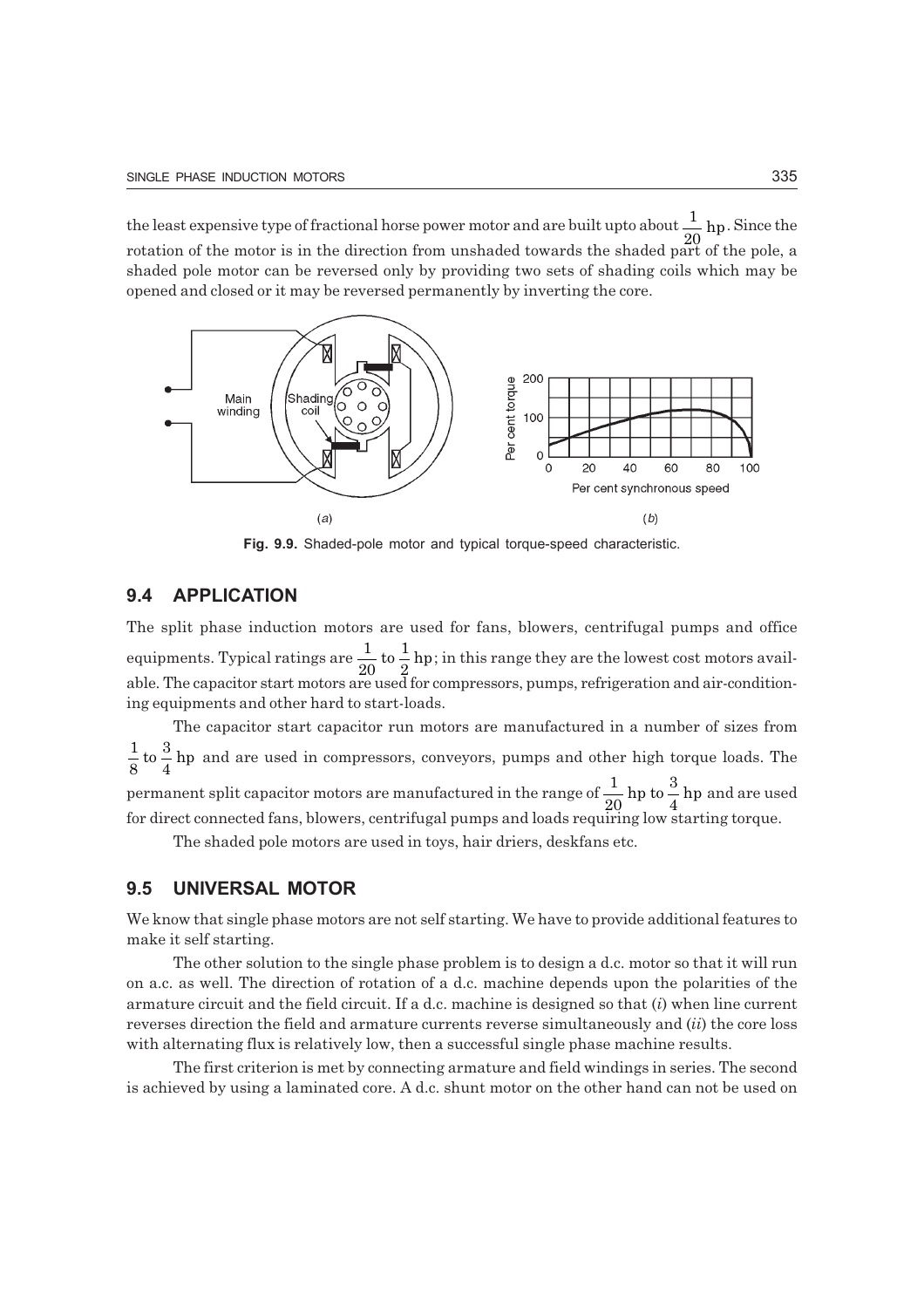a.c. because of high inductance of the field winding as compared to armature winding which causes the field pole reversals to be out of phase with the current reversals in the armature and the result is that the torque is backward during part of each half cycle lowering average torque and reducing the efficiency.

A d.c. series motor designed to operate also on a.c. is called a universal motor as it will run efficiently on any frequency from d.c. upto its design frequency. Fig. 9.10 shows the principle of operation of the motor.



Fig. 9.10 The universal motor. (a) Circuit diagram. (b) Principle of operation.

Universal motors are designed for voltages ranging from 32 to 250 volts, frequencies zero to 60Hz and ratings upto 3/4 hp. The average speed is high in the range of 7000 rpm at normal load. The torque/speed characteristic of the motor is shown in Fig. 9.11 No load speed is quite high often in the range of 20,000 rpm. It is limited by windage and friction. Having high speed capability, universal motor of a given horse power rating is significantly smaller than other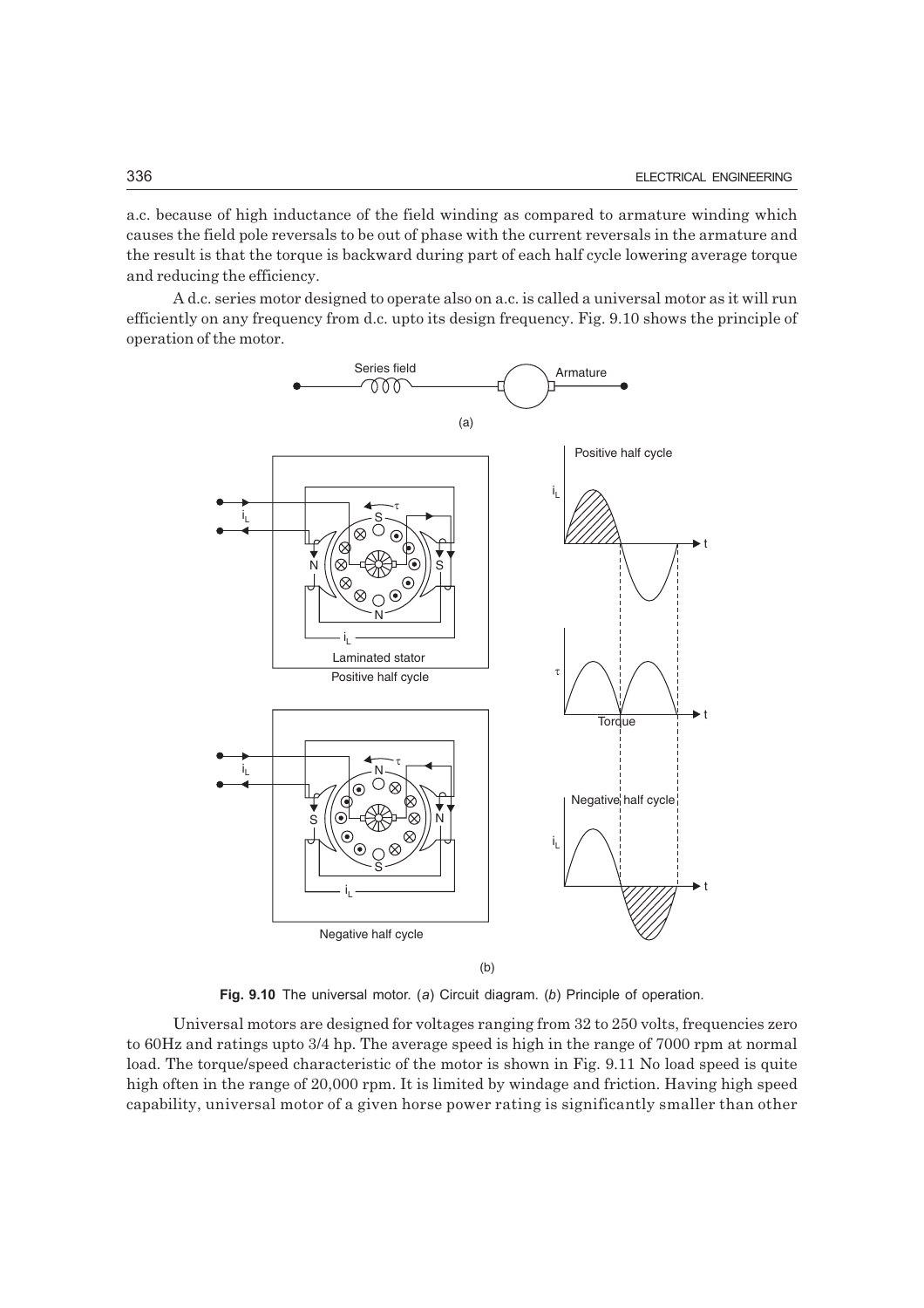

Fig. 9.11 Characteristics of universal motors.

kinds of a.c. motors operating at the same frequency. Their starting torque is relatively high. These characteristics make universal motors ideal for devices such as hand drills, hand grinders, food mixers, vacuum cleaners and the like which require compact motors operating at speeds greater than 3000/3600 rpm. Universal motors must be designed with weak magnetic fields to minimise commutation difficulties. High resistance carbon brushes are used to limit the circulating current due to the transformer voltage in the short circuited coils.

# 9.6 **SYNCHROS**

The terms synchros and Selsyn (abbreviation of self synchronisation) are both used to refer to a special wound rotor induction motors which are used in pairs to provide shaft position control and/or synchronism of two remote machines. Applications vary from controlling valves to indicating the position of some remote devices. Usually the primary winding is a single phase winding located on the rotor whereas the stator has a three phase winding which acts as the secondary whereas usual standard wound rotor induction motors could be used for the purpose, synchros usually have low inertia and low friction bearings to reduce error and mechanical dampers to improve dynamic performance. Fig. 9.12 shows application of synchros for low torque requirements. Here both the rotors are supplied from the same a.c. source. An unbalanced set of three single phase voltage (in time with the single phase rotor voltage) will be induced in the stator phase windings of both the machines. These voltages will be equal if and only if the two rotors are exactly in the same position. Assuming one machine is the transmitter, its rotor position will be fixed by the controlling mechanical input. If the rotor of the other machine is considered as receiver and if it is not at the same position, unequal phase voltages will exist. This will result in stator current, thus mmf and the torque seeking to align the receiver's rotor position with that of the transmitter.

Equilibrium is reached when the output torque decreases to equal the torque required by the transmitter's load. Therefore, it is necessary that the load torque be small and that friction be minimised in the synchros.

Synchros are also constructed with three phase rotor windings. For low torque applications, it is common to supply both transmitter and receiver stator windings from the same three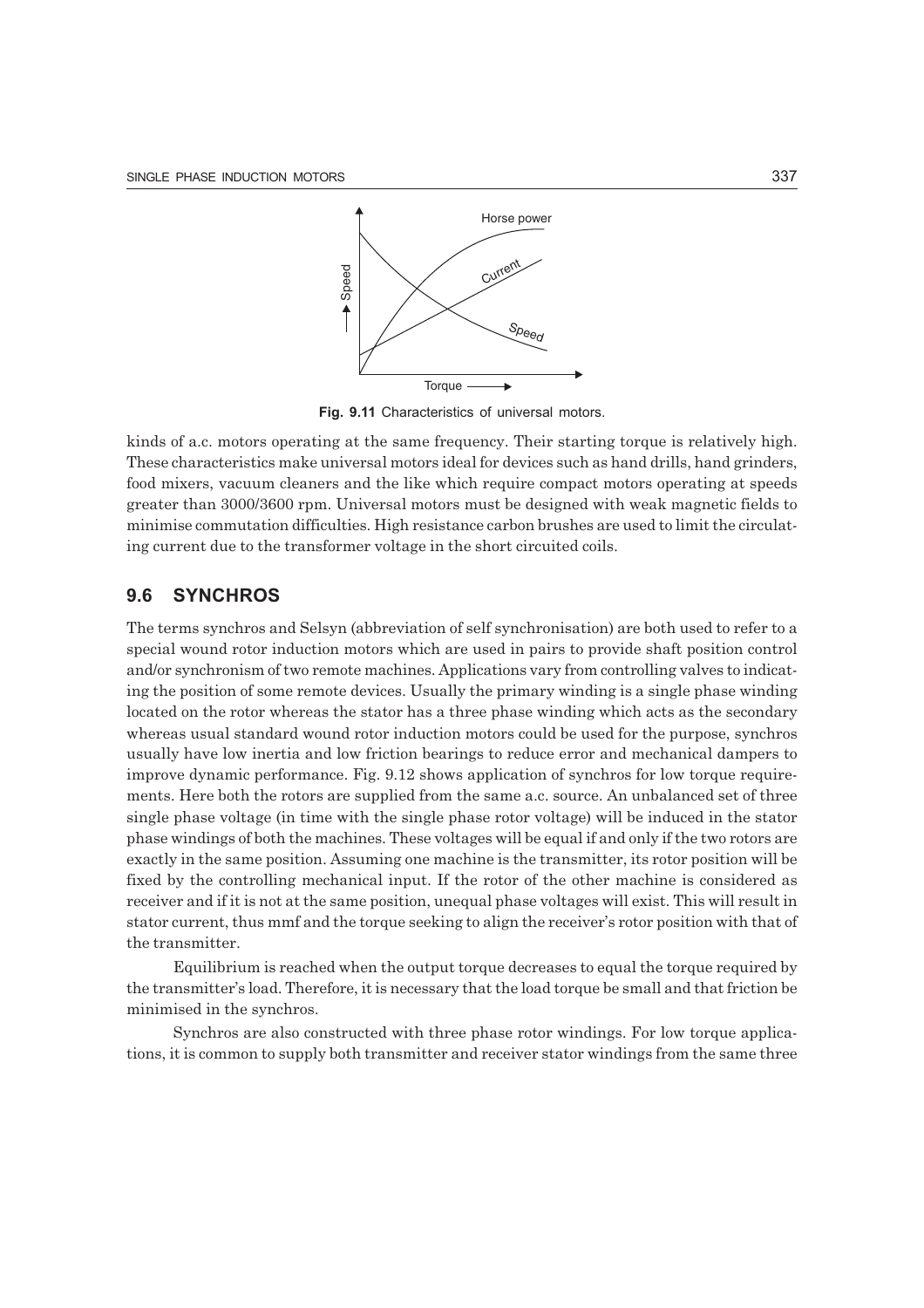

Fig. 9.12. Low-torque synchros system.

phase source. The rotor windings are then connected in parallel. Again by Faraday's law, flux distribution must be the same in both the machines. Equilibrium will exist in the rotor circuit only when the rotors are synchronised at the same relative positions. Otherwise, a torque will be produced which tends to align the two rotors.

# 9.7 **DC TACHOMETER**

It is sometimes necessary in control systems to feed back a voltage proportional to the speed of the shaft. In a d.c. servomechanism this can be achieved by using a d.c. tachometer which is a permanent magnet d.c. generator. The field is due to permanent magnet which ensures that the voltage output will be directly proportional to the speed.

A d.c. tachometer can be used on a.c. servomechanism by converting the d.c. output voltage to an a.c. voltage by using an inverter circuit.

# **AC TACHOMETER** 9.8

An a.c. tachometer is used in feedback control system to feedback an a.c. voltage proportional to the speed of the shaft. This is basically a two-phase induction motor as shown in Fig. 9.13. One of the stator windings is used as the reference winding and the other the control winding. The reference winding is fed a suitable a.c. voltage of constant frequency and magnitude. Therefore, a voltage of the same frequency is induced in the control winding. This output voltage is fed to the high input impedance circuit of an amplifier so that the control winding can be considered as open circuited. It is essential that the voltage induced in the control winding is directly proportional to the shaft speed and phase of this voltage be fixed with respect to voltage supplied to the reference winding.

The principle of operation of an a.c. tachometer can be explained using double revolving field theory. With reference to reference winding the tachometer can be considered equivalent to a single phase induction motor. At standstill, the forward and backward fields are equal and hence voltage induced in the control winding is zero.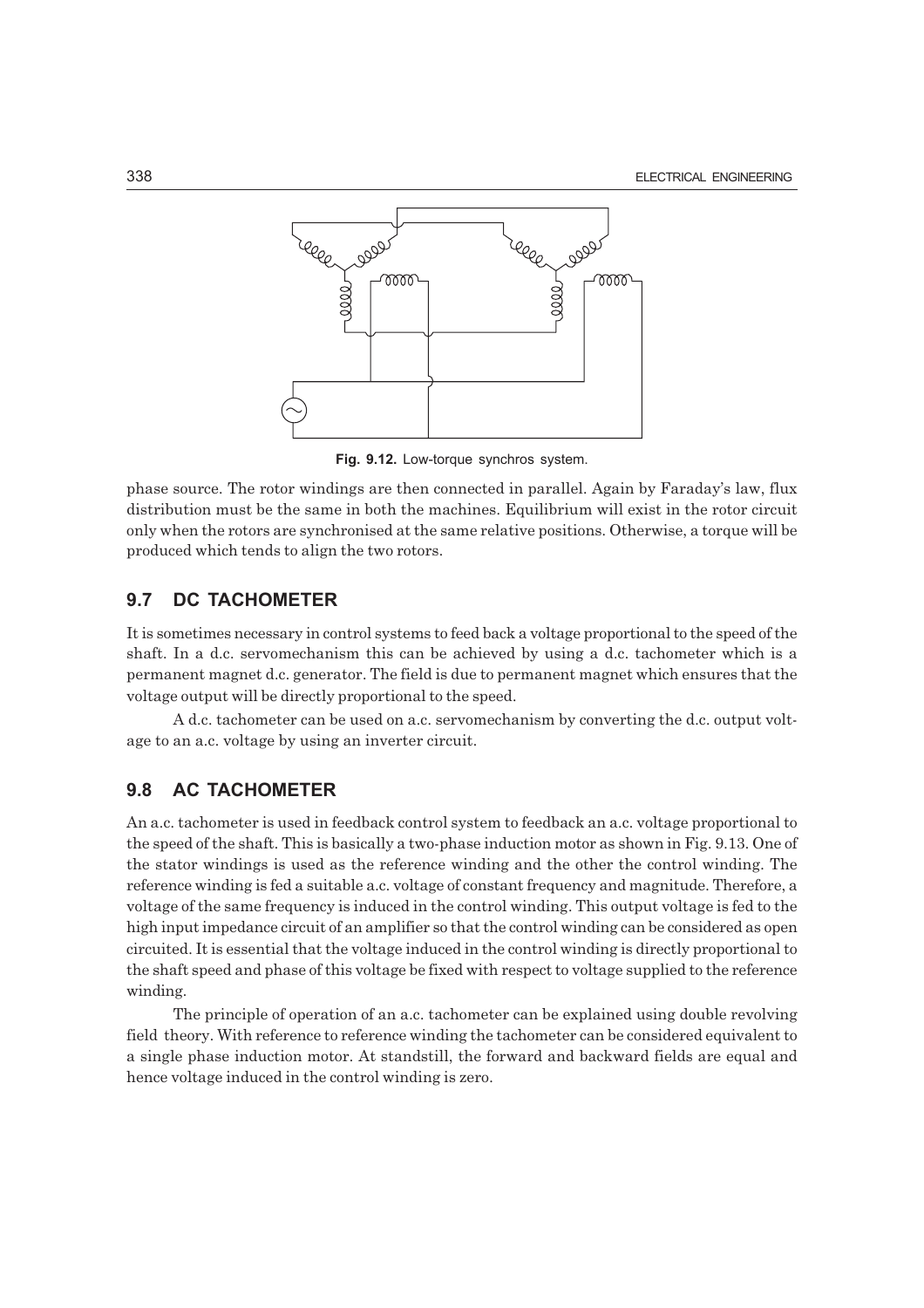

Fig. 9.13. AC tachometer.

When the rotor is revolving, the rotor current due to forward rotating field decreases since its effective impedance increases whereas for the backward rotating field the impedance decreases, the difference between them being function of speed. Therefore, the voltage developed across control winding is a function of speed. Reversal of direction of rotation reverses the phase of output voltage.

For a constant phase angle of output voltage and linear relationship between output voltage and speed, a suitable value of ratio of rotor reactance to rotor resistance should be chosen. If it is low, the sensitivity *i.e.* volts per revolution per minute is sacrificed but linear speed range is wide. However, if it is high the speed range is limited to a fairly small fraction of synchronous speed to meet the condition of linearity of voltage and consistency of phase angle. An a.c. tachometer should have low inertia when rapid speed variations are encountered as in automatic control system.

### **TWO PHASE SERVOMOTOR** 9.9

A two-phase servomotor is commonly used in feed back control system to drive the loads and as sensors to measure speed and position of the controlled element. It is basically a two-phase induction motor with squirrel cage rotor. The rotor has high resistance so that a negative slope (increase in torque results decrease in speed and vice versa) for the torque speed characteristics over the entire operating range is obtained The negative slope characteristic provides stable operation and positive damping. The ratio of rotor diameter to its length is small so that its moment of inertia is small and hence it gives good acceleration characteristic. The motor is quite rugged and reliable and is used in different range from a fraction of a watt to about hundred watts.

Fig 9.14 shows schematic diagram of a 2-phase servomotor. One of the stator windings is known as a reference winding and is excited by a fixed a.c. voltage  $V_r$ , whereas the second winding known as control winding is excited by the control voltage  $V_c$ . For production of torque it is necessary that the two voltages should be in synchronism. Hence the two voltages must be derived from the same source. The control voltage is fed to the motor through an amplifier. Also the two voltages must have a phase difference of 90° (balance 2-phase operation where the torque is maximum).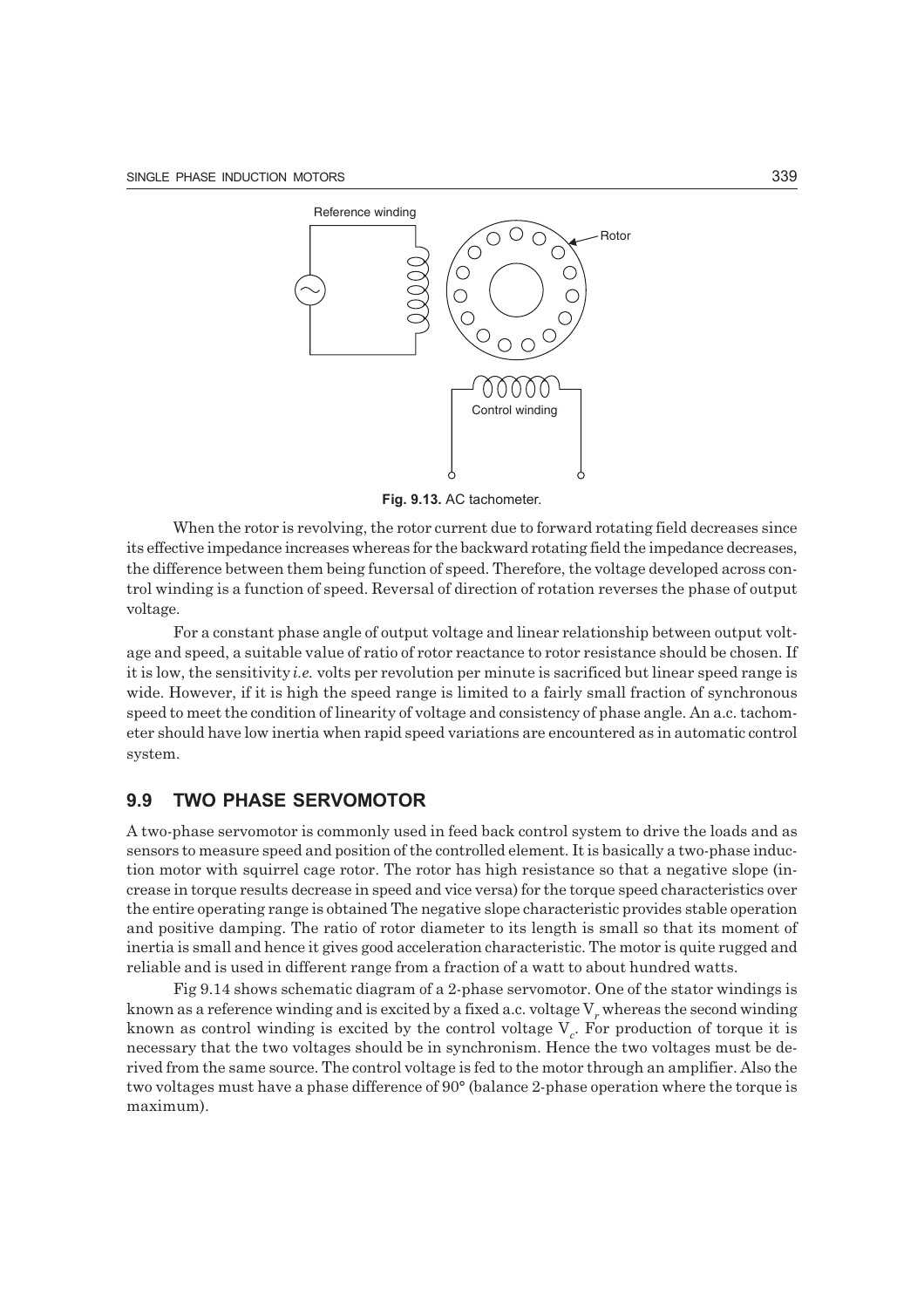

Fig 9.14 Two-phase servomotor.

This phase shift can be obtained either by using a phase shifting network in the amplifier or by adding a capacitor in series with the reference winding. When the control voltage leads the reference voltage, rotation in one direction is obtained and when control voltage lags the reference voltage, rotation in the opposite direction is obtained. Since for constant phase angle say 90° between  $V_c$  and  $V_r$ , the torque is a function of  $V_c$  and  $V_r$ , changing the magnitude of  $V_c$ , the torque developed changes.

Fig. 9.15 shows the torque-speed characteristics of a two-phase servo motor for different values of control voltages and unity reference voltage. The slope of the characteristic is negative for stable operation. The torque is high at zero speed. The maximum torque is developed at a source speed of one-half the synchronous speed which means the rotor will run stably near its zero speed.





**PROBLEMS** 

- 9.1. Explain why 3-phase induction motor is self-starting and 1-phase is not.
- **9.2.** Explain with the help of schematic diagram and phasor diagram the principle of operation of 1-phase split phase induction motor.